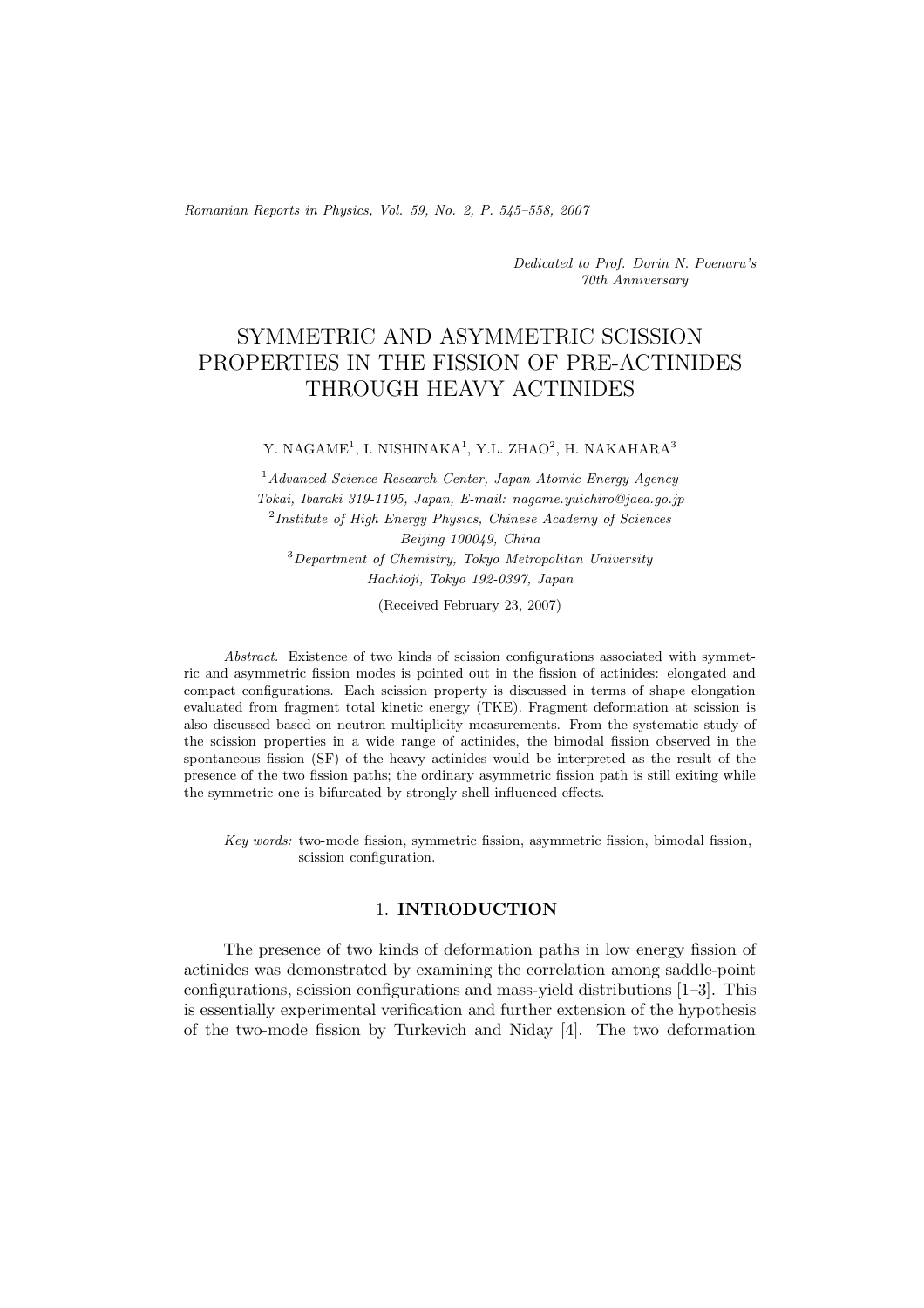paths are characterized as follows and schematically shown in Fig. 1. The first path is initiated at higher fission barrier and ends with an elongated scission configuration, giving a final mass yield centered around symmetric mass division, the symmetric fission path. In the second path, a fissioning nucleus experiences a lower fission barrier, resulting in a more compact scission configuration, which gives a double humped mass-yield distribution always centered around the heavy fragment mass number  $A = 140$ , the asymmetric fission path. The above picture has been well reproduced by the recent theoretical calculations of the potential energy surfaces by Möller *et al.* [6]; the saddle leading to the mass-symmetric division is found to be a few MeV higher than that to the mass-asymmetric division, and the compact scission configuration is related to the asymmetric fission and the elongated one associated with the symmetric fission path. A clear ridge separating the two fission valleys, symmetric and asymmetric, is also demonstrated [6]. (The presence of two static fission paths leading to different scission configurations separated by ridges was shown for the fission of actinides [7, 8].)



Fig. 1 – Schematic drawing of variation of the potential energy with deformation in the low energy fission of actinides. Taken from [5].

In this report, we summarize characteristics of the deformation properties of the symmetric and asymmetric scission configurations that are evaluated from experimental fragment total kinetic energy (TKE) and neutron multiplicity  $(\nu)$ , the number of neutrons emitted from fission fragments. Based on an extensive systematic analysis of deformation properties at scission in a wide range of fissioning nuclei, an interpretation of the so-called bimodal fission observed in the spontaneous fission (SF) of the heavy actinides is presented. The relationship between the scission properties in the fission of light actinides and those of the heavy actinides is briefly discussed.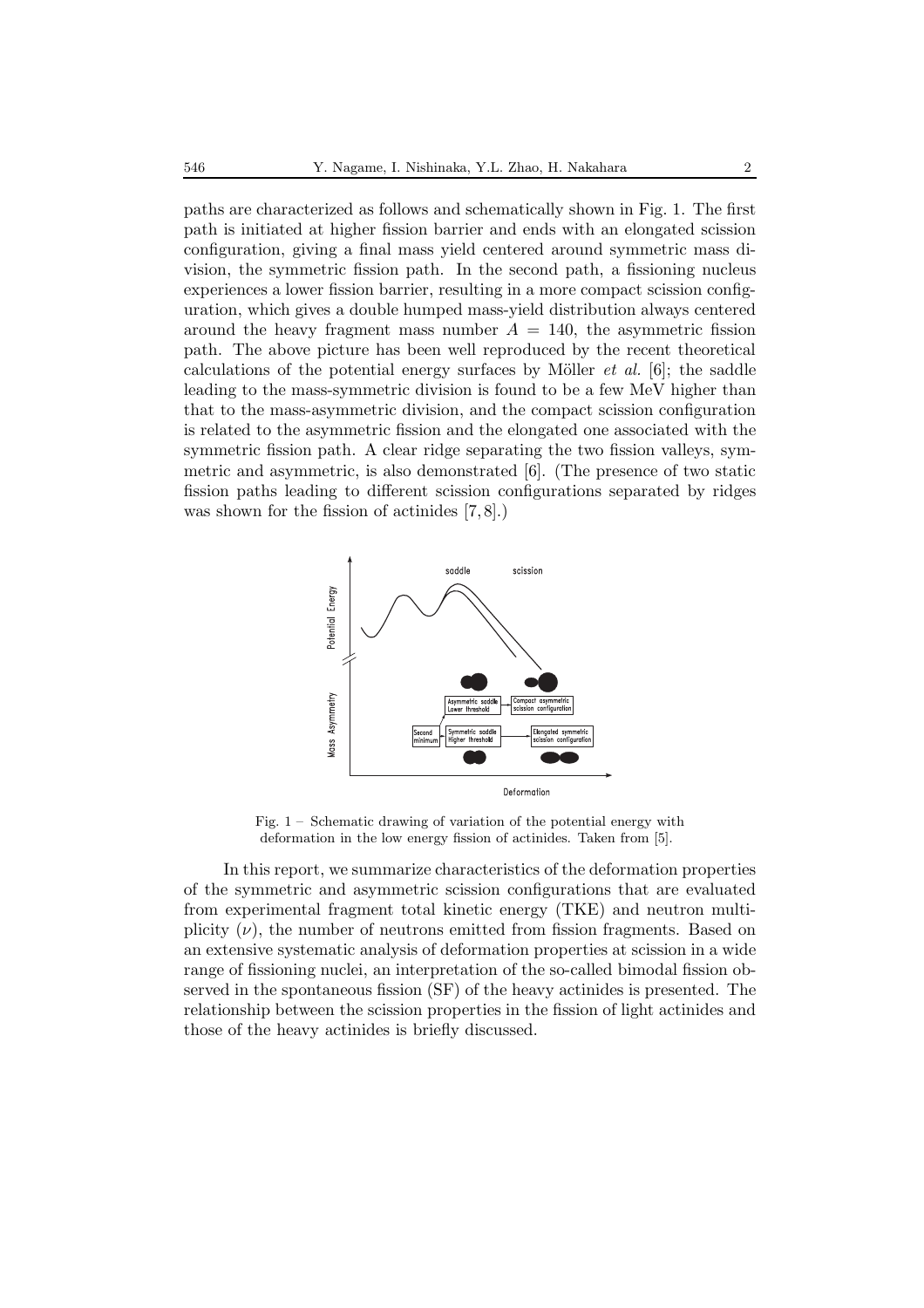## 2. **TWO KINDS OF SCISSION CONFIGURATIONS**

The existence of two distinctively different scission configurations for the same mass division was demonstrated in SF of the heavy actinides (*e.g.* [9,10]).



Fig.  $2 - a$ ) TKE distribution for spontaneous fission of <sup>260</sup>Md. b) Decomposed mass-yield distributions for the events with TKE  $\geq 224$  MeV (dashed histogram) and for those with  $TKE \leq 210 \text{ MeV}$  (solid histogram). c) Neutron multiplicity distributions; the dashed histogram is derived from the events with TKE  $\geq$  224 MeV and the solid histogram is those from TKE  $\leq 210$  MeV. Taken from [11].

The most striking and significant features are that the mass-yield distribution is essentially single-peaked around the symmetric mass split, resulting in products with the mass number  $A \sim 130$ , whereas the TKE distribution apparently exhibits the structure with a shoulder that strongly suggests the presence of at least two components in the TKE distribution. As typical data, the TKE and mass-yield distributions observed in SF of <sup>260</sup>Md [11] are depicted in Figs. 2(a) and 2(b), respectively; two components are clearly observed in the TKE distribution. The two component analysis yielded the fact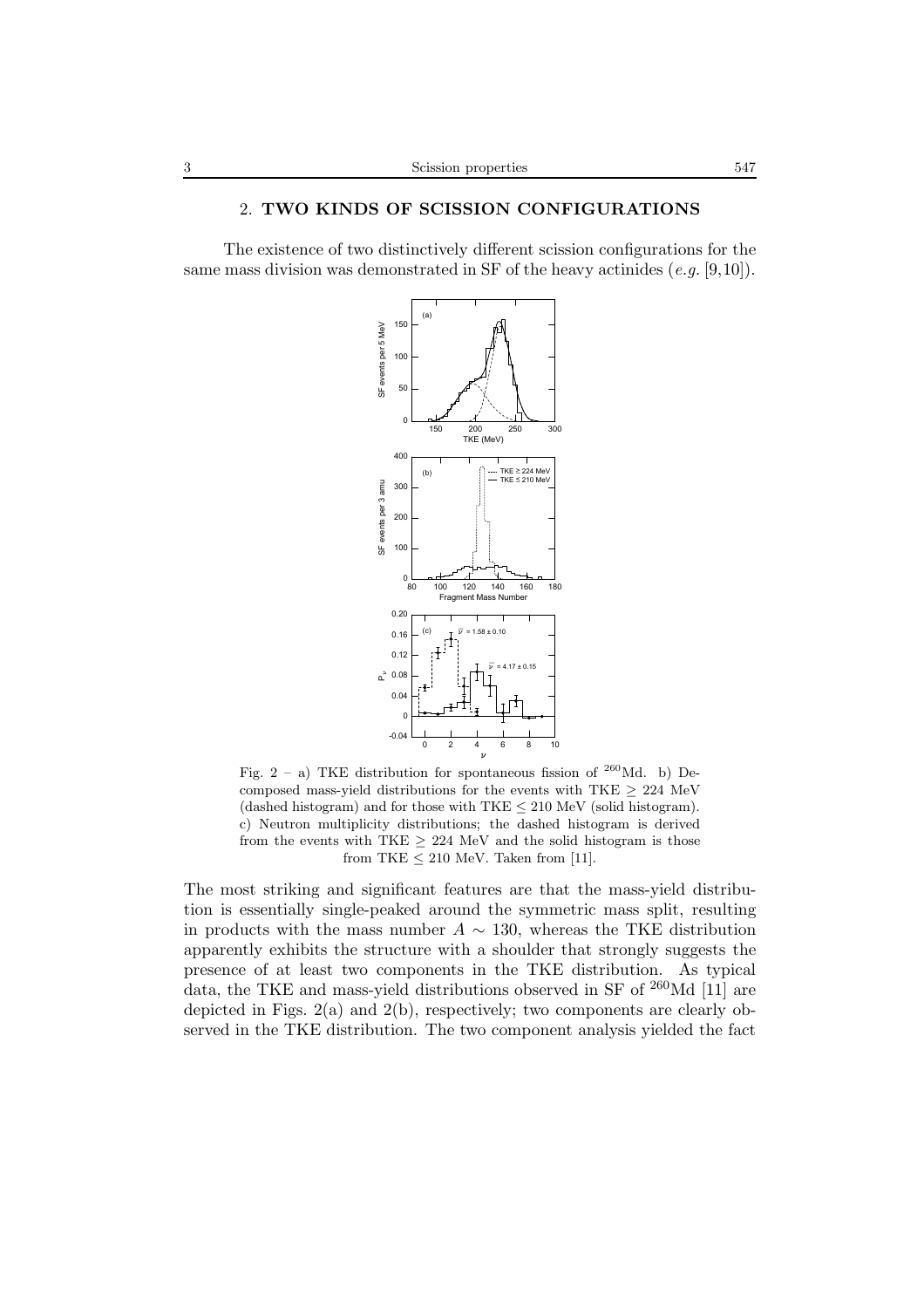that the high-TKE events mostly constitute the sharp mass-yield curve around the symmetry and the low-TKE ones a broad flat-topped distribution. They also measured neutron multiplicity  $(\nu)$  distributions in correlation with TKE of the fragments and observed a large drop in the number of neutrons emitted from the high-TKE component as shown in Fig.  $2(c)$ , implying that the fragments with the high-TKE component are less deformed while those with low-TKE are largely deformed at scission [11]. They called the fission with such phenomena bimodal fission.

Multimodal fission phenomena were also observed even in the light actinide fission. In the low energy proton-induced fission of Th through Cm, two components in the TKE distributions were verified by accurate measurements of velocities of complementary fragments in the fragment mass region around 130 where the asymmetric mass yield merges into the symmetric mass yield [1, 12, 13]. The two components were decomposed into low- and high-TKE ones. Assuming that TKE originates from the Coulomb repulsion energy between the two touching fragments at the scission point, the distance  $(D)$  between the two charge centers of complementary fragments is evaluated from the average TKE value,  $\langle$ TKE $\rangle$ .



Fig.  $3 - a$ ) Distance between two charge centers at scission configurations evaluated from the average total kinetic energy  $\langle TKE \rangle$  of the fragment mass for the 13 MeV proton-induced fission of  $5^{232}$ Th. Solid circles show the distance estimated from the  $\langle TKE \rangle$  values. Solid and open squares indicate the distances corresponding to the two types of average kinetic energies. b) Decomposed mass-yield curves. The solid and open squares are the decomposed mass yields corresponding to the high-TKE and low-TKE components, respectively. Adapted from [1].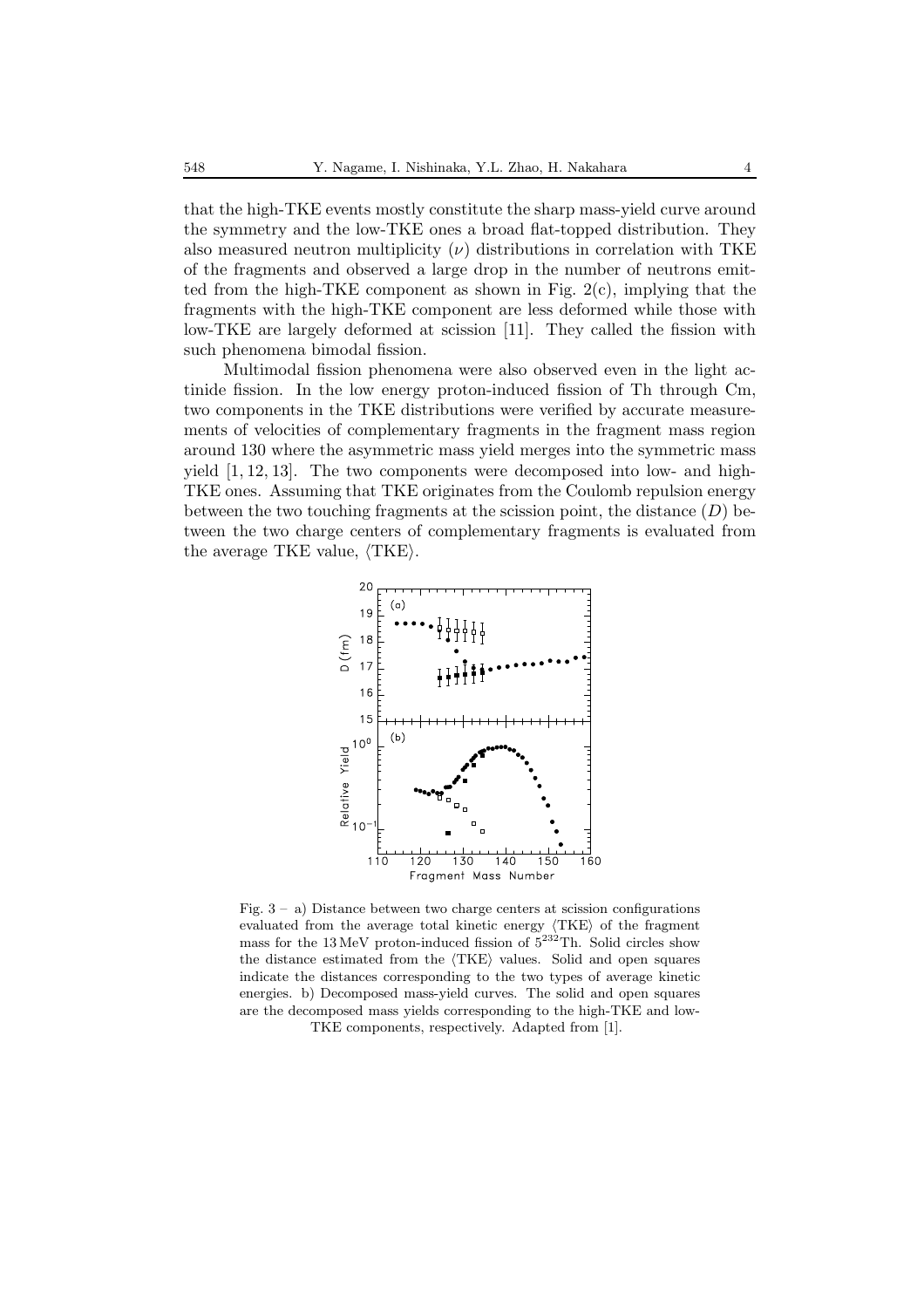| Scission properties | 549 |
|---------------------|-----|
|                     |     |

The resulted  $Ds$  are plotted in Fig. 3(a) as a function of heavy fragment mass number for the fission of 13-MeV proton-induced fission of  $^{232}$ Th [1]. The open and solid squares correspond to the distances obtained from the two-component analysis. It is clear that there are two kinds of scission configurations; the first one is the compact scission shape (small  $D$ ) and the other is the elongated one (large  $D$ ) in the fragment mass region around 130.

The intensity ratios of the two components in the TKE distributions were used to decompose the mass-yield distributions and the result is shown in Fig. 3(b). The open squares show the mass yields corresponding to the low-TKE components while the solid squares are those to high-TKE. The figure indicates that the overall mass yield curve is smoothly decomposed into two in the mass region  $A \sim 130$ . The correlation between the scission configurations and the mass-yield distributions reveals that the elongated scission configuration is associated with the mass-symmetric fission process while the compact scission configuration is with the mass-asymmetric one in the fission of the actinides [1, 12, 13].

## 3. **FRAGMENT DEFORMATION AT SCISSION**

Neutron multiplicity  $(\nu)$  distributions well indicate the fragment deformation at scission as discussed in Section 2. The average neutron multiplicity  $(\overline{\nu})$  was measured in coincidence with fragments in the 12-MeV protoninduced fission of <sup>232</sup>Th [14]. The  $\overline{\nu}$  values obtained for each fission mode are shown in Fig. 4 for the typical fragment pairs together with the TKE distributions. The left part shows  $\overline{\nu}s$  for the light fragments  $(A_L)$  and the right ones are those for the complementary heavy fragments  $(A_H)$ . On the bottom left, those corresponding to the symmetrically divided products with  $A = 116 - 117$  are shown. For the typical asymmetric mass division,  $\overline{\nu}$ s of the light fragments with  $A_L = 88 - 89$  are considerably smaller than those of the complementary heavy fragments at the same TKE. This means that the heavy fragment has much excitation energy and deformed compared to the light fragments. The  $\overline{\nu}$  values of  $A_L = 102 - 103$  in the TKE region above 180 MeV (high TKE) become larger than those of the complementary heavy fragments  $(A_H = 130 - 131)$ , while  $\overline{\nu}$ s for the TKE below 170 MeV (low TKE) are smaller than those of  $A_H = 130 - 131$ . In the latter energy region,  $\overline{\nu}$  of the light fragment decreases as TKE becomes smaller whereas that of the heavy fragment rapidly increases. This indicates that in the fission events leading to high TKE, *i.e.*, the asymmetric fission mode, the fragments with  $A \sim 130$ are rather compact shaped while in those leading to low TKE, the symmetric fission mode, the corresponding fragments are largely deformed. On the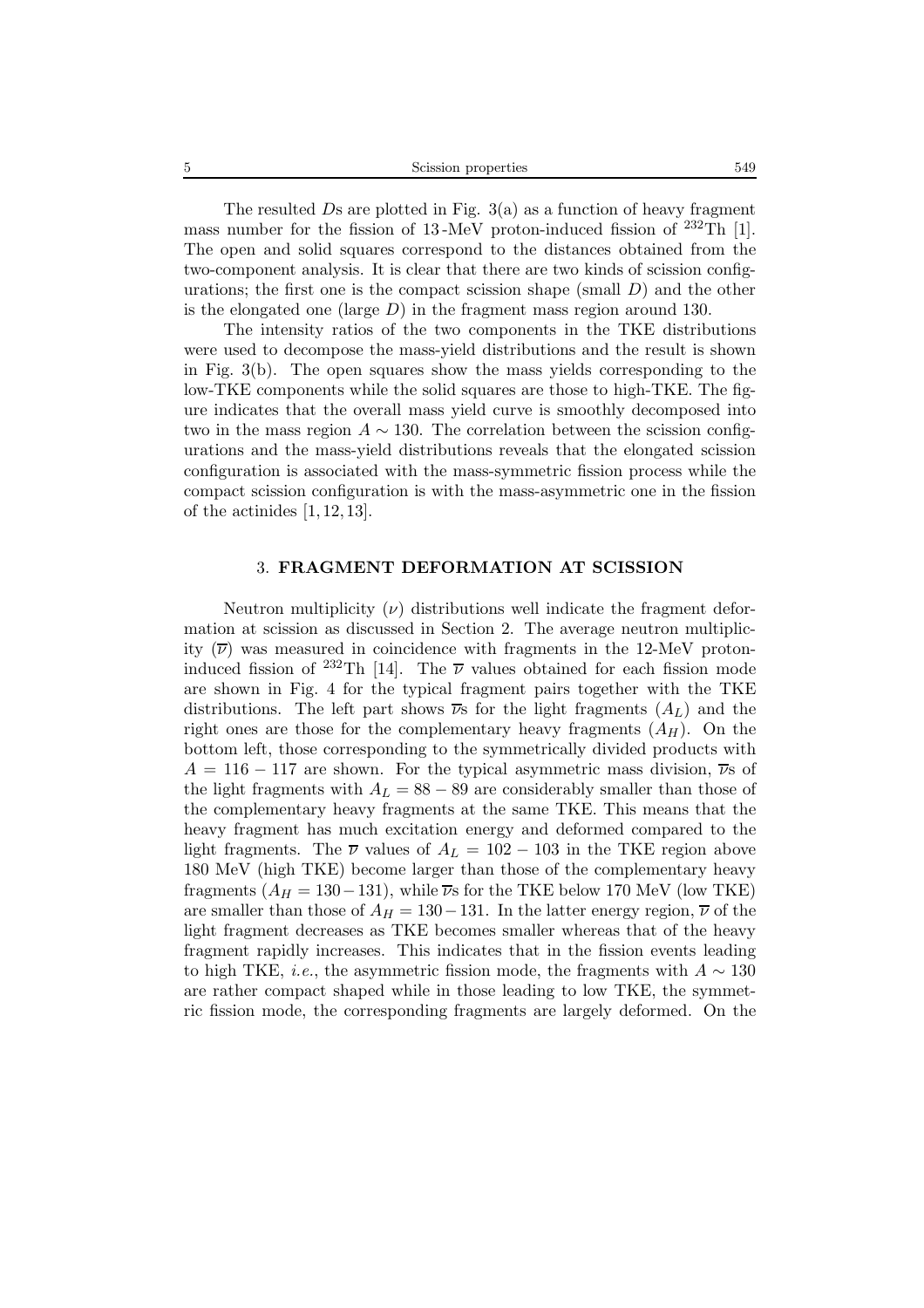other hand, for the complementary light fragments with  $A_L = 102 - 103$ , no significant difference of  $\bar{\nu}$  is observed between the high-TKE and low-TKE components.



Fig. 4 – Average neutron multiplicity  $\overline{\nu}$  (solid circles) for the typical fragment pairs together with the TKE distributions in the 12-MeV protoninduced fission of <sup>232</sup>Th. For the fragments with  $A = 102 - 103$  and 130 − 131, the TKE distributions are decomposed into the low- and high-TKE components that are shown by dashed and dotted curves, respectively. Adapted from [14].

In Fig. 5, the  $\overline{\nu}$  values and those corresponding to the symmetric  $(\overline{\nu}_s)$ and asymmetric  $(\overline{\nu}_a)$  fission modes are shown as a function of fragment mass number by thick solid line, solid circles, and open circles, respectively. The decomposed mass-yield distributions for each symmetric and asymmetric fission are also depicted by dashed and dotted lines, respectively. The structure of  $\overline{\nu}$  at  $A_L \sim 100-110$  and  $A_H \sim 120-130$  is caused by the coexistence of the two fission modes. The so-called saw-tooth structure observed in low-energy fission of actinides is also seen in  $\overline{\nu_a}$  with the local minima at around  $A_L \sim 82$ and  $A_H \sim 130$  that correspond to the fragment shells of nuclei with  $N = 50$ and  $Z = 50$  ( $N = 82$ ) in the asymmetric fission, respectively. The  $\overline{\nu}_s$  value increases monotonously with the fragment mass number and becomes largely different from the value of  $\overline{\nu}_a$ . Based on these results, it is found that the different kinds of scission configurations associated with the symmetric and asymmetric fission modes are strongly affected by the different deformation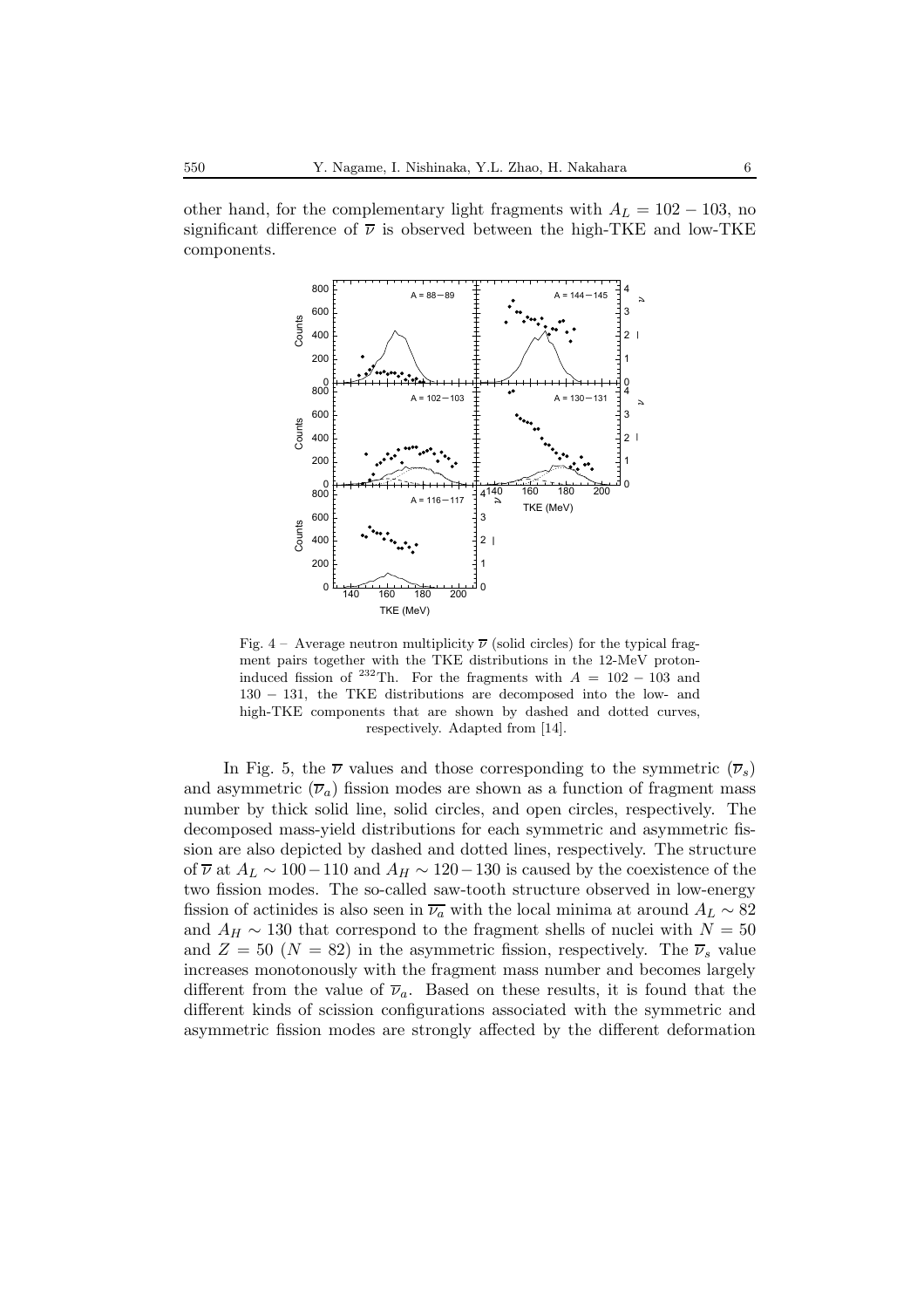

Fig. 5 – Average neutron multiplicity  $\overline{\nu}$  as a function of fragment mass number observed in the  $12 \,\mathrm{MeV}$  proton-induced fission of  $^{232}\mathrm{Th}$ . Open circles correspond to the asymmetric fission mode and closed circles to the symmetric one. Mass-yield curve is decomposed into the symmetric and asymmetric distributions that are shown by dashed and dotted curves, respectively. Adapted from [14].

properties of the heavy fragments with the mass number  $A_H \sim 130$  compared with those of the complementary light fragments at  $A_L \sim 100$ . This means in the asymmetric fission mode the fragments show small deformation retaining closed shell effects, while in the symmetric fission the fragments are largely deformed.

#### 4. **DEGREE OF FRAGMENT DEFORMATION AT SCISSION**

We discuss the systematic variation of the elongated and compact scission configurations in terms of shape elongation evaluated from the experimental TKE values including a large number of literature data (see [13, 15]). The shape elongation parameter  $\beta$  which reflects the degree of deformation at scission is defined as  $\beta = D/D_0$ , where  $D_0$  indicates the distance between charge centers of two touching spheres. The distance  $D$  is evaluated from  $\langle$ TKE $\rangle$  as described in Section 3.

The  $\beta_{asym}$  values for the scission configurations leading to the asymmetric mass division that produce the typical heavier fragment mass of  $A_H = 140$ are plotted in Fig. 6(a) as a function of the mass number of the fissioning nuclei  $A_f$ . It is found that  $\beta_{asym}$  shows nearly the same value of 1.53 for both the particle-induced fission and SF, indicating that the degree of deformation at scission for the asymmetric fission mode is independent of the excitation energy  $(E^*)$  of the fissioning nucleus. It is also interesting to note that the  $\beta_{asym}$  values evaluated from the low-TKE component in the bimodal fission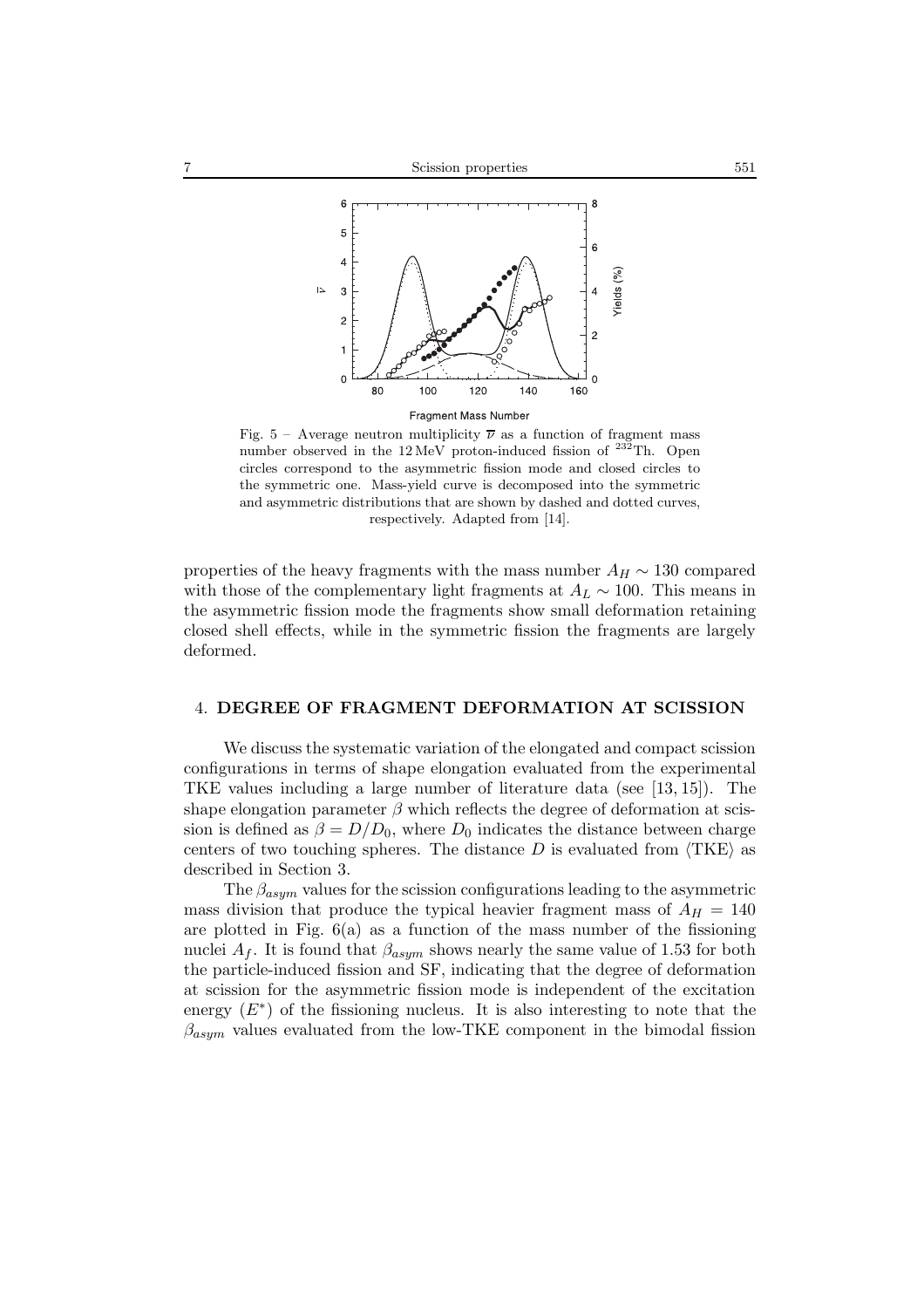(closed squares) are equal to those in the pre-actinide and actinide region. The ordinary asymmetric fission mode passing through the asymmetric valley is evidently present even in the heavy actinide region. As shown in Fig. 2(b), the fragments with low TKE seems to constitute the asymmetric mass distribution which has peaks around  $A_L \sim 120$  and  $A_H \sim 140$ .



Fig.  $6 - a$ ) Shape elongation at scission for the asymmetric mass division as a function of the mass number of the fissioning nuclei A*<sup>f</sup>* . Solid circles are results corresponding to the particle-induced fission while open triangles are for spontaneous fission. Solid squares are those corresponding to the low-TKE component observed in the bimodal fission of the heavy actinides. b) Shape elongation for symmetric mass division as a function of A*<sup>f</sup>* . Solid circles are the results for the low excitation fission  $(E^* < 30 \text{ MeV})$ , while open circles are those for the high excitation fission ( $E^* > 65$  MeV). Solid triangles are for SF corresponding to the symmetric mass division of the high-TKE component in Fig. 2(b) and open squares show the results of the high-TKE component observed in the bimodal fission of the heavy actinide region. Adapted from [13, 15].

Figure 6(b) shows the  $\beta_{sym}$  values evaluated from the  $\langle \text{TKE} \rangle$  data for the symmetric mass division of  $A_1 = A_2 = A_f/2$ . It is clear that the two extreme types of  $\beta_{sym}$  are present. The one is for the low- $E^*$  fission in the region from the pre-actinide through the actinide until  $A_f \sim 245$  (solid circles) and for the high- $E^*$  fission (open circles) in a wide range of  $A_f$ , where  $\beta_{sym}$  is nearly a constant of 1.65. The other type of behavior is for SF in the region of  $A_f \sim 260$ , at which  $\beta_{sym}$  is decreased to a constant value of 1.33 (open squares) which corresponds to that evaluated from the high-TKE component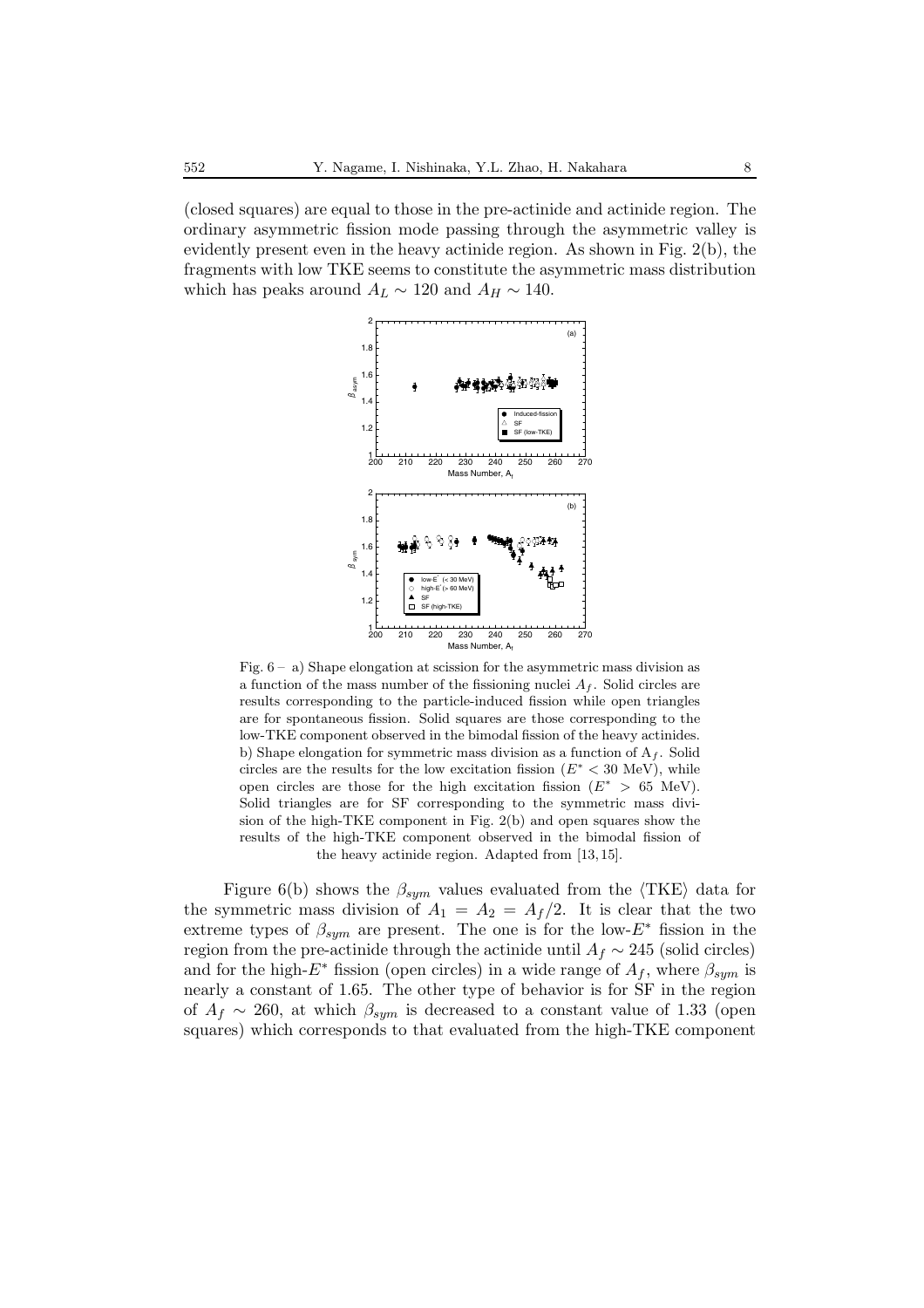9 Scission properties 553

in the bimodal fission. The implied smaller elongation at scission would be related to the effects of spherical fragment shells of  $Z = 50$  and  $N = 82$  on the mass-symmetric deformation. Note that  $\beta_{sym}$  in the low- $E^*$  fission and SF gradually becomes smaller beyond  $A_f = 245$  approaching the value of 1.33; the shell effects on the scission shape in the symmetric fission valley are gradually manifestated as a function of the neutron and atomic numbers of the fissioning nuclei, although such effects do not appear in the fission that goes through the deformation path in the asymmetric fission valley. It is also found that due to washing out of shell effects in hot nuclei, β*sym* in the high-E<sup>∗</sup> fission observed in  $A_f \geq 245$  keeps the value of 1.65. However, there are also some SF data, <sup>256,258,260</sup>Rf ( $N = 152$ , 154, 156) [16], even in  $A_f \ge 245$  that show  $\beta_{sym} = 1.65$ . At the extremely high TKE or very small  $\beta_{sym}$ , the sudden variation of the mass-yield curves to the symmetric narrow shape are obvious for the fissioning nuclei with the atomic number around 100 and the neutron number 160 [15]. Thus the above features in SF would be explained by that the neutron number of those fissioning nuclei is not close enough to  $N = 160$ . The  $\beta_{sym}$  values (solid triangles) located in between  $\beta_{sym} = 1.65$  and  $\beta_{sym} = 1.33$ around  $A_f = 260$  may be interpreted as the mixture of the high- and low-TKE components (no clear two components in the TKE distributions were observed in SF of  ${}^{259}\text{Lr}$  [17] and  ${}^{262}\text{Rf}$  [18]).

The systematic features of the  $\beta$  values in the fission of actinides have been well reproduced by the theoretical calculations based on the two-center shell model coupling with the dynamical calculations using the multi-dimensional Langevin equation [19]. Three types of the scission configurations in the fission of <sup>264</sup>Fm were pointed out as follows: mass-symmetric compact configuration, mass-asymmetric configuration, and mass-symmetric elongated configuration [19]. Further they calculated the mass-yield and TKE distributions for each type of the scission configurations. Recently, dynamical effects including the dissipation tensor have been taken into account to calculate the mass-yield and TKE distributions in each deformation [20].

The average TKEs observed in various fission systems are approximately expressed in terms of the Coulomb parameter,  $Z_f^2/A_f^{1/3}$ , where  $Z_f$  indicates the atomic number of fissioning nuclei. It is known that the formula proposed by Viola *et al.* [21] works very well to reproduce the experimental data for both of the symmetric and asymmetric fission. Based on the constant  $\beta$  values as discussed,  $\beta_{sym} = 1.65$  and  $\beta_{asym} = 1.53$ , the new empirical formula have been derived for the TKE release in the fission process:

$$
\langle \text{TKE} \rangle_{\text{sym}} = 0.1173 \times Z_f^2 / A_f^{1/3} + 7.5 \text{MeV} \tag{1}
$$

for the symmetric fission and

$$
\langle \text{TKE} \rangle_{\text{asym}} = 0.1217 \times Z_f^2 / A_f^{1/3} + 3.5 \text{MeV} \tag{2}
$$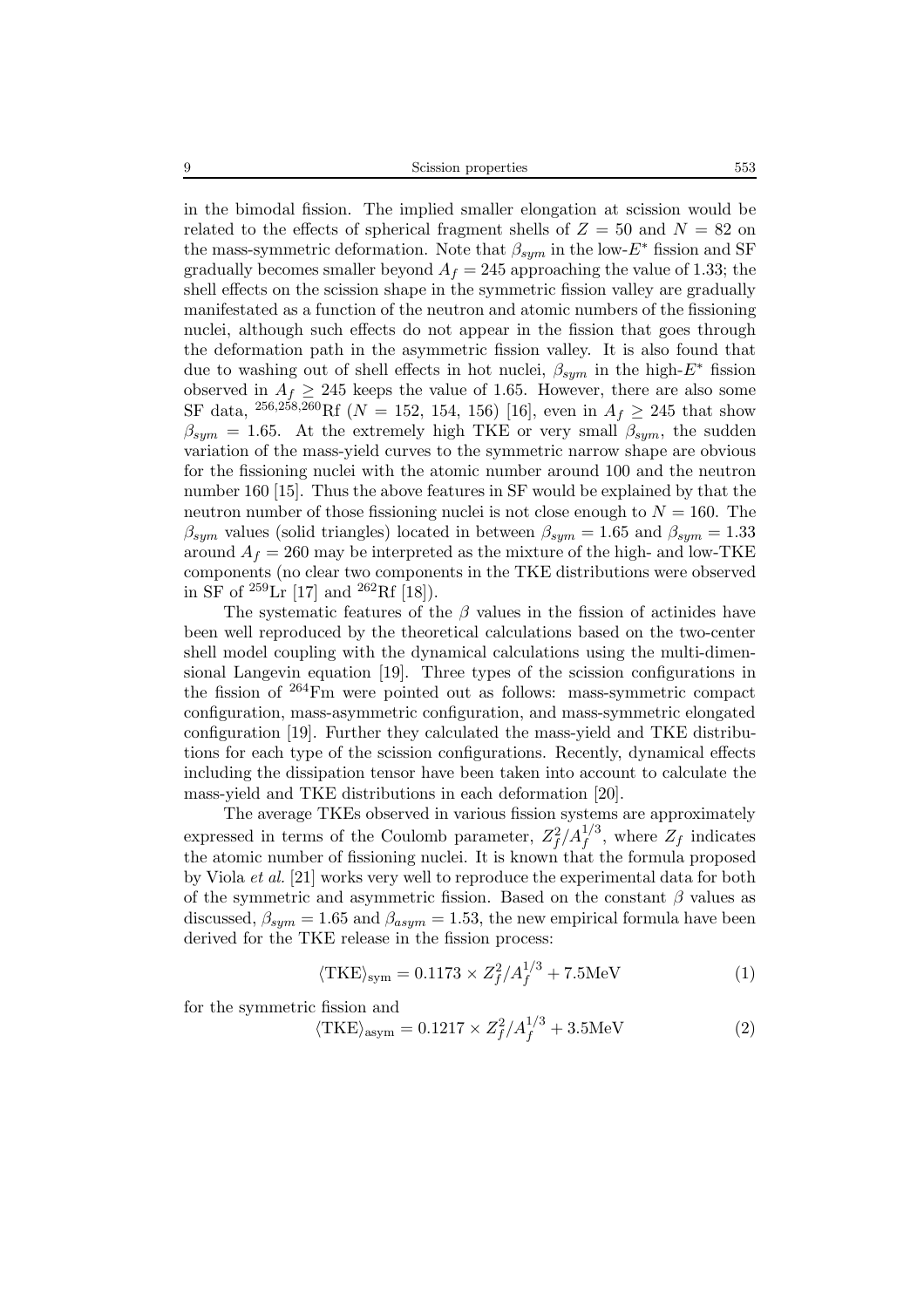for the asymmetric one [15].

## 5. **BIMODAL FISSION IN HEAVY ACTINIDES**

According to the calculations of fission paths on multi-dimensional potential energy surfaces [22], two main paths are given after passing through a single barrier (no second hump of the barrier) for the fission of  $258 \text{Fm}$ ; one proceeds to a symmetric valley with a compact shape of the scission configuration and the other to an asymmetric valley with an elongated shape at scission as shown in Fig.  $7(a)$ .



Fig. 7 – Fission barriers along the trajectories for: a)  $^{258}$ Fm; b)  $^{254}$ Fm.  $L_1$  and  $L_2$  denote the trajectories corresponding to the symmetric and asymmetric fission valleys. The parameter d indicates  $r/R_0$ , which is the distance  $r$  between the mass center of the fission fragments divided by the equivalent spherical radius  $R_0$  of the nucleus. d is almost equivalent to  $\beta$ defined in [13, 15]. Taken from [22].

The calculation succeeds in explaining the feature of the bimodal fission in which two types of fission events corresponding to the compact and elongated scission shapes are present with comparable yields. A similar calculation was conducted for the fission of <sup>254</sup>Fm and two paths with different thicknesses of the second barrier are presented as shown in Fig. 7(b); the path leading to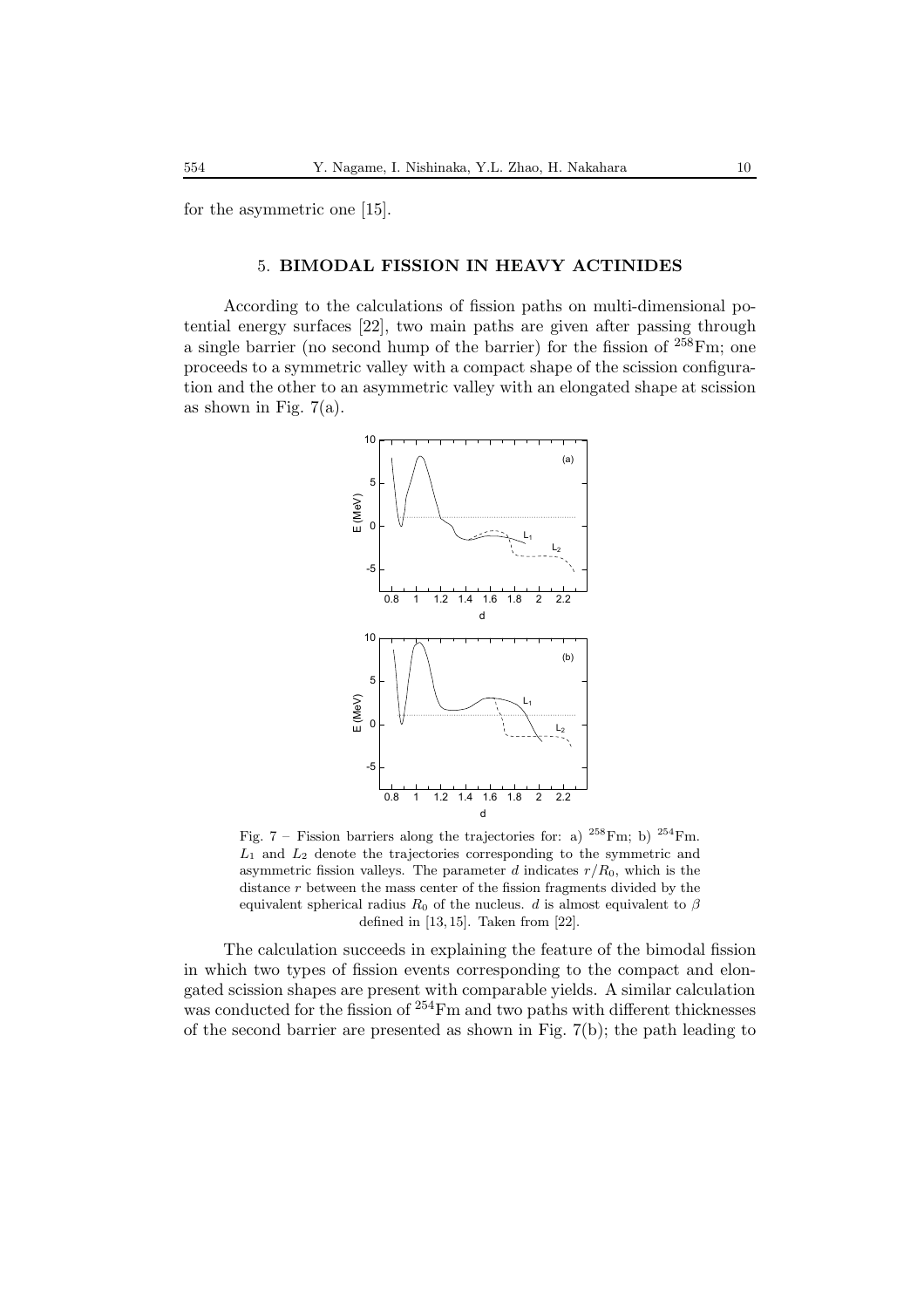the symmetric fission valley has a thicker barrier to penetrate and reaches scission with a less compact shape compared to the one in  $^{258}$ Fm, and the other path leading to the asymmetric fission valley has a thinner barrier and ends with an elongated scission shape. The result is consistent with the experimental observation of a double-humped asymmetric mass-yield distribution for SF of  $254$ Fm [23].

The recent calculations by Möller  $et$   $al$ . [6] show the presence of different saddle point configurations for each deformation path to the symmetric and asymmetric fission valleys in the Fm region. It is interesting to note that the relative heights of the symmetric and the asymmetric barriers are reversed when the neutron number is increased by two units; the saddle leading to the asymmetric valley is lower in the fission of  $256$ Fm whereas it becomes higher than the one leading to the symmetric valley in  $258$  Fm. Thus, there exists a transition point in the height of the saddle from the asymmetric to the symmetric in this region with neutron number around 160. The theoretical results reproduce the systematic change of the mass-yield distributions in SF summarized by Hoffman *et al*. [24, 25].

These calculations are also in conformity with the experimental results observed in the thermal-neutron-induced fission of  $^{255}$ Fm [26] and  $^{257}$ Fm [27]. In the former, a broad symmetric mass-yield curve is observed while in the latter, the contribution of the asymmetric mass-yields becomes more conspicuous. As pointed out by Hoffman *et al.* [28], in the case of SF of <sup>256</sup>Fm, the fragment shell effects tend to stabilize asymmetric mass division, while in SF of <sup>258</sup>Fm, <sup>259</sup>Fm and other neutron-rich heavy actinides with  $N \sim 160$  they stabilize symmetric mass division. They also suggested that the heavy Fm region is a transition region where competing fission modes can have substantial yields [29]. These pictures fairly reproduce the experimental results (Fig. 8) summarized by Britt *et al.* [29].



Fig. 8 – Provisional mass-yield distributions for: a)  $^{256}\text{Fm}$  (SF) and  $^{255}Fm(n, f)$ ; b)  $^{258}Fm$  (SF) and  $^{257}Fm(n, f)$ . Taken from [29].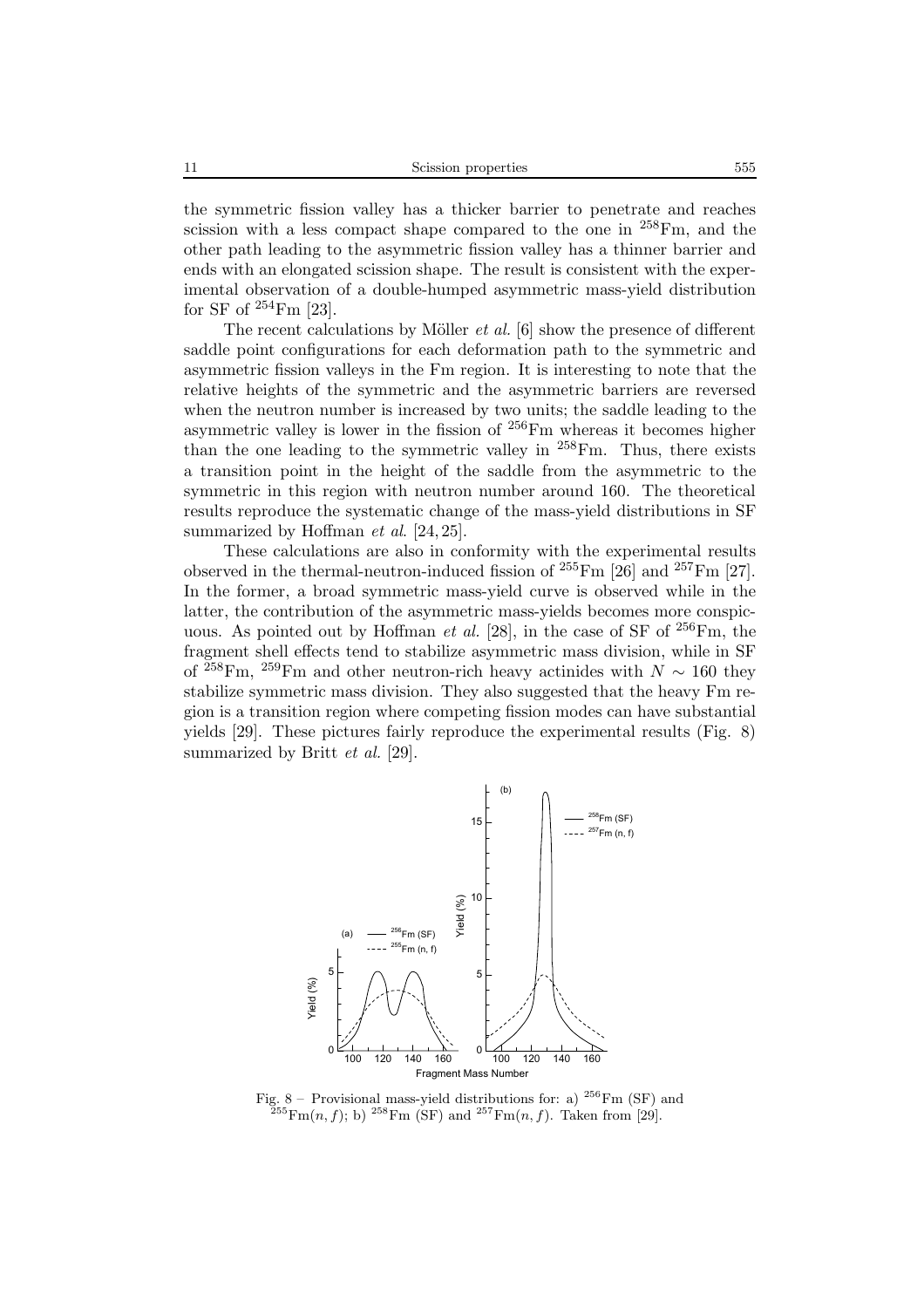From the systematic features of the shape elongation at scission and the mass-yield distributions, the following remarks are also worthwhile. As the barrier penetration phenomena in SF are so sensitively dependent on the height and shape of the fission barriers, the effects of nuclear shell structure of the fissioning nuclei and/or of the fragments are dramatically evident in the observed mass-yield curves; they suddenly change from the ordinary double humped one to a single narrow one by an addition of one neutron to the fissioning nucleus.

It is also worth pointing out that in the fission of superheavy nuclei with  $A_f \sim 280$ , the two fission valleys, symmetric and asymmetric, may merge into one, due to the mass symmetry leading to the fragments  $A \sim 140$  which is affected by the deformed shells  $(N = 88)$  as observed in the ordinary asymmetric fission [30]. Thus, a mass distribution with a single peak at  $A \sim 140$ and with the most probable TKE around 240 − 250 MeV evaluated from the constancy of  $\beta_{asym}$  would be expected.

#### 6. **CONCLUSIONS**

The two kinds of scission configurations, compact and elongated, in the actinide fission was presented. The different scission configurations associated with the two fssion modes were found to originate from extremely different degrees of the fragment deformation at the fragment mass number  $A \sim 130$ . From the extensive systematic study of the deformation of scission configurations, it was shown that there were three types of shape elongation at the scission: the ordinary mass-asymmetric deformation, the liquid-drop property governed mass-symmetric deformation, and the shell-influenced masssymmetric deformation. It was also found that the asymmetric fission path still exits even in the bimodal fission of the heavy actinides, while the shell influenced symmetric fission path is gradually manifested in SF of the heavy actinides.

*Acknowledgements.* Y. N. is grateful to Dorin N. Poenaru for fruitful and valuable discussions on the shape of the scission configurations.

#### REFERENCES

1. Y. Nagame, I. Nishinaka, K. Tsukada, Y. Oura, S. Ichikawa, H. Ikezoe, Y.L. Zhao, K. Sueki, H. Nakahara, M. Tanikawa, T. Ohtsuki, H. Kudo, Y. Hamajima, K. Takamiya and Y.H. Chung, Phys. Lett., **B387**, 26 (1996).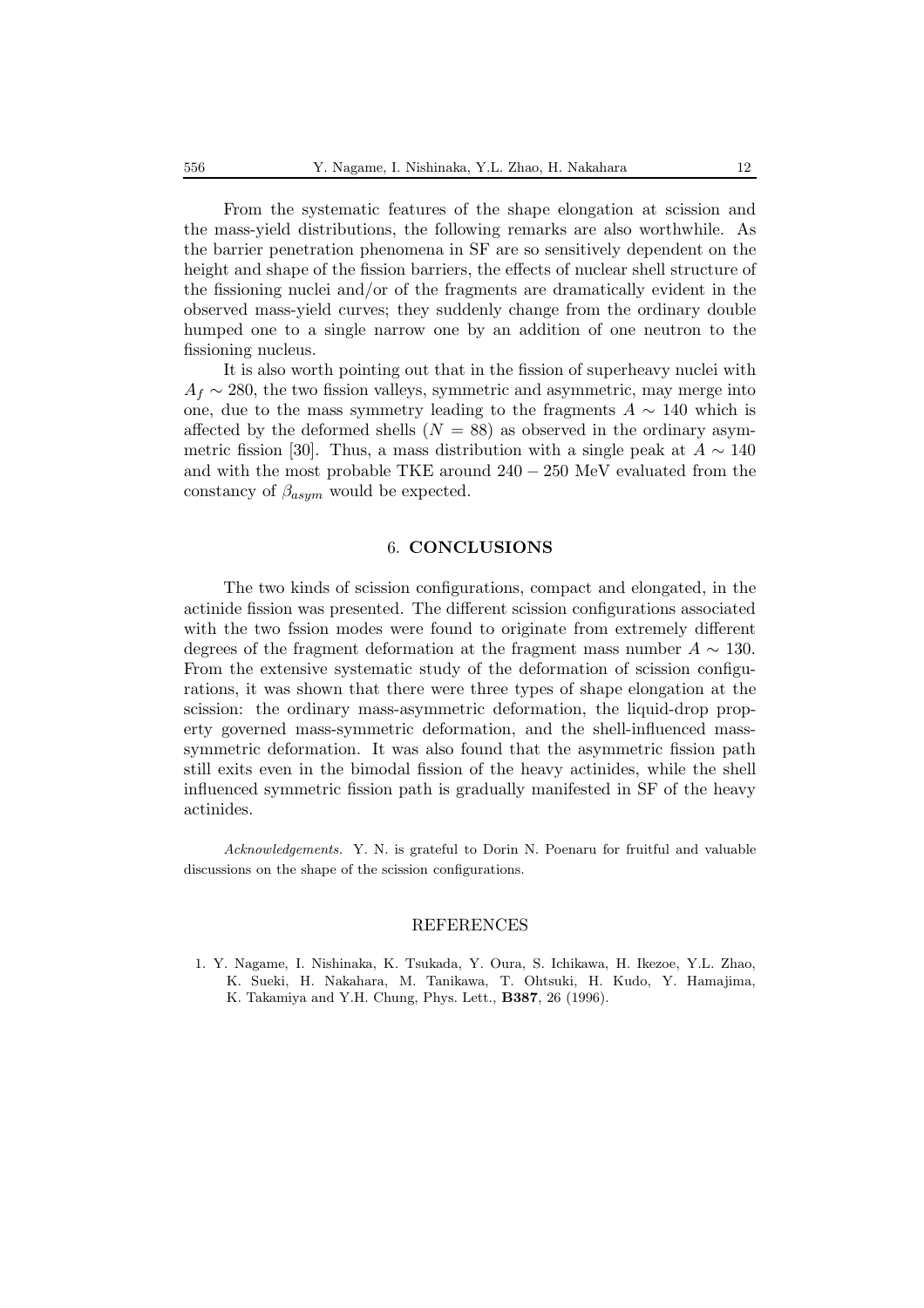| $\overline{\phantom{a}}$<br>L5. | Scission properties | 557 |
|---------------------------------|---------------------|-----|
|---------------------------------|---------------------|-----|

- 2. Y. Nagame, I. Nishinaka, K. Tsukada, S. Ichikawa, H. Ikezoe, Y.L. Zhao, Y. Oura, K. Sueki, H. Nakahara, M. Tanikawa, T. Ohtsuki, K. Takamiya. K. Nakanishi, H. Kudo, Y. Hamajima and Y.H. Chung, Radiochim. Acta, **78**, 3 (1997).
- 3. T. Ohtsuki, Y. Nagame and H. Nakahara, *Bimodal nature of nuclear fission*, in *Heavy Elements and Related New Phenomena*, Vol. 1, edited by W. Greiner and R.J. Gupta, World Scientific, Singapore, 1999.
- 4. A. Turkevich and J. B. Niday, Phys. Rev., **84**, 52 (1951).
- 5. Y. Nagame, Y.L. Zhao, I. Nishinaka, S. Goto, D. Kaji, M. Tanikawa, K. Tsukada, M. Asai, H. Haba, M. Sakama, S. Ichikawa, K. Sueki, H. Kudo and H. Nakahara, Radiochim. Acta, **89**, 681 (2001).
- 6. P. M¨oller, D.G. Madland, A.J. Sierk and A. Iwamoto, Nature (London), **409**, 785 (2001).
- 7. V.V. Pashkevich, Nucl. Phys., **A169**, 275 (1971).
- 8. U. Brosa, S. Grossmann and A. M¨uller, Phys. Rep., **197**, 167 (1990).
- 9. E.K. Hulet, J.F. Wild, R.J. Dougan, R.W. Lougheed, J.H. Landrum, A.D. Dougan, M. Schädel, R.L. Hahn, P.A. Baisden, C.M. Henderson, R.J. Dupzyk, K. Sümmerer and G.R. Bethune, Phys. Rev. Lett., **56**, 313 (1986).
- 10. E.K. Hulet, J.F. Wild, R.J. Dougan, R.W. Lougheed, J.H. Landrum, A.D. Dougan, P.A. Baisden, C.M. Henderson, R.J. Dupzyk, R.L. Hahn, M. Schädel, K. Sümmerer and G.R. Bethune, Phys. Rev., C **40**, 770 (1989).
- 11. J.F. Wild, J. van Aarle, W. Westmeier, R. Lougheed, E.K. Hulet, K.J. Moody, R.J. Dougan, E.-A. Koop, R.E. Glaser, R. Brandt and P. Patzelt, Phys. Rev., C **41**, 640 (1990).
- 12. T. Ohtsuki, Y. Nagame, H. Ikezoe, K. Tsukada, K. Sueki and H. Nakahara, Phys. Rev. Lett., **66**, 17 (1991).
- 13. Y.L. Zhao, I. Nishinaka, Y. Nagame, M. Tanikawa, K. Tsukada, S. Ichikawa, K. Sueki, Y. Oura, H. Ikezoe, S. Mitsuoka, H. Kudo and H. Nakahara, Phys. Rev. Lett., **82**, 3408 (1999).
- 14. I. Nishinaka, Y. Nagame, H. Ikezoe, M. Tanikawa, Y.L. Zhao, K. Sueki and H. Nakahara, Phys. Rev., C **70**, 014609 (2004).
- 15. Y.L. Zhao, Y. Nagame, I. Nishinaka, K. Sueki and H. Nakahara, Phys. Rev., C **62**, 014612 (2000).
- 16. E.K. Hulet, Phys. Atom. Nucl., **57**, 1165 (1994).
- 17. T.M. Hamilton, K.E. Gregorich, D.M. Lee, K.R. Czerwinski, N.J. Hannink, C.D. Kacher, B. Kadkhodayan, S.A. Kreek, M.J. Nurmia, M.R. Lane, M.P. Neu, A. Türler and D.C. Hoffman, Phys. Rev., C 46, 1873 (1992).
- 18. M.R. Lane, K.E. Gregorich, D.M. Lee, M.F. Mohar, M. Hsu, C.D. Kacher, B. Kadkhodayan, M.P. Neu, N.J. Stoyer, E.R. Sylwester, J.C. Yang and D.C. Hoffman, Phys. Rev., C **53**, 2893 (1996).
- 19. T. Asano, T. Wada, M. Ohta, T. Ichikawa, S. Yamaji and H. Nakahara, J. Nucl. Radiochem. Sci., **5**, 1 (2004).
- 20. T. Asano, T. Wada, M. Ohta, S. Yamaji and H. Nakahara, J. Nucl. Radiochem. Sci., **7**, 7 (2006).
- 21. V.E. Viola, K. Kwiatkowski and M. Walker, Phys. Rev., C **31**, 1550 (1985).
- 22. S. Cwiok, P. Rozmej, A, Sobiczewski and Z. Patyk, Nucl. Phys., ´ **A 491**, 281 (1989).
- 23. J.E. Gindler, K.F. Flynn, L.E. Glendenin and R.K. Sjoblom, Phys. Rev., C **16**, 1483 (1977).
- 24. D. C. Hoffman and M. R. Lane, Radiochim. Acta, **70/71**, 135 (1995).
- 25. D.C. Hoffman, T.M. Hamilton and M.R. Lane, *Spontaneous Fission*, in *Nuclear Decay Modes*, edited by D. N. Poenaru, Institute of Physics Publishing, Bristol, 1996.